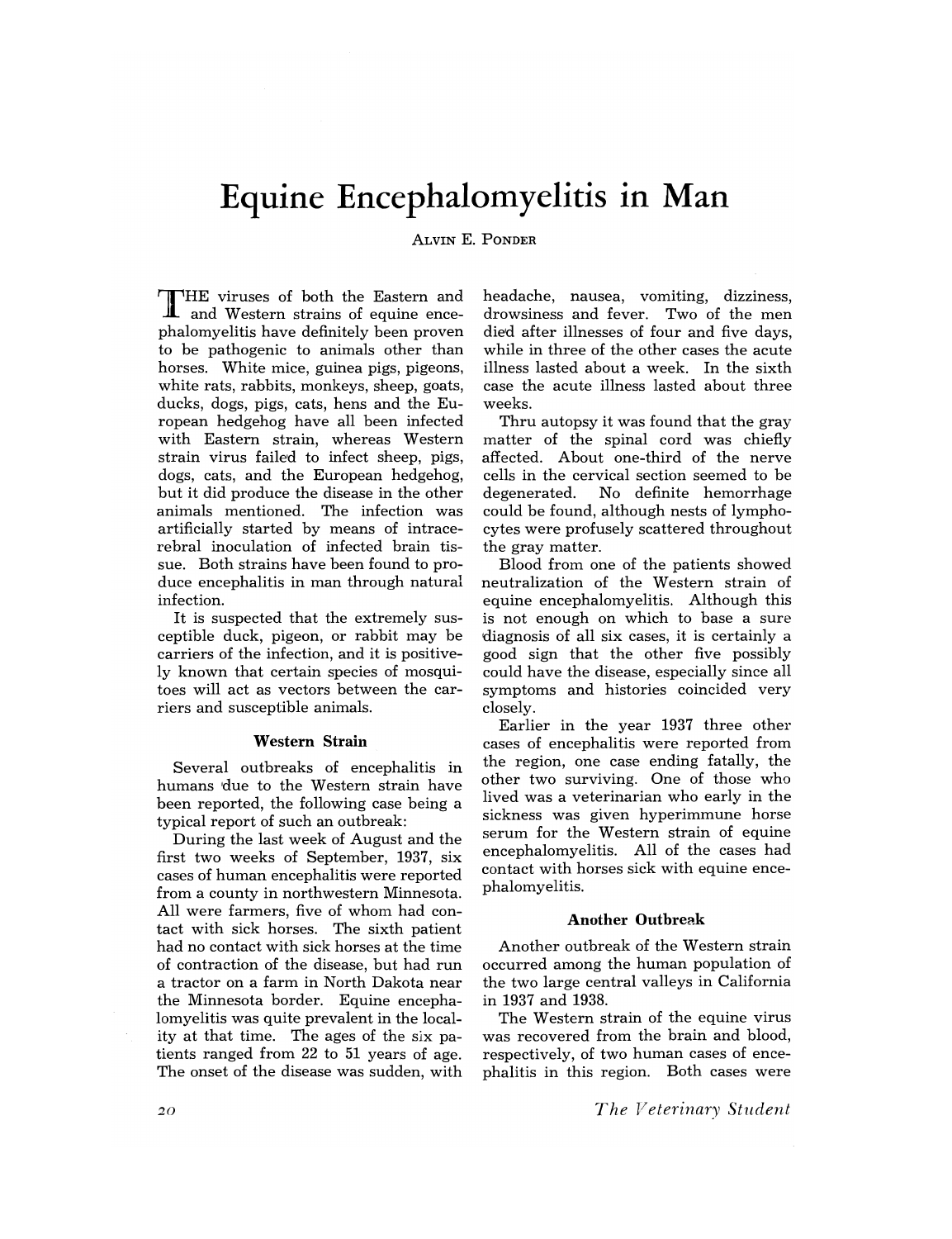shown to be immunologicaly and serologically similar to the virus of equine origin. No very definite relationship was noted between cases of the equine disease in horses and those in man, since the former did not reach epidemic proportions of those showing clinical symptoms, and the observed cases were only occasionally in concurrent areas. Swampy lands and many mosquitoes were in close association with the districts affected. From the epidemological evidence it may be likely that the equine virus was transmitted to man through some vector.

Symptoms in the outbreak were mainly headaches, muscle soreness or weakness, vertigo, vomiting, drowsiness, fever, in some cases muscle spasms, and many cases sore throat.

## Eastern Strain

In August, 1938, an epizootic of equine encephalomyelitis of the Eastern strain virus broke out in Massachusetts. At about the same time children began dying with an acute encephalitis. The epidemic of encephalitis in children was mainly centered around the town of Brockton at first, but then began spreading to other towns nearby. The five children who first came down with the disease lived in a 15 mile radius of each other and were living in the same area where the equine disease had broken out. Brain tissue was obtained from these first cases as the fatality was very high. This brain tissue was examined and found to contain the Eastern virus of equine encephalomyelitis. In the subsequent investigation that followed, no virus was recovered from mosquitoes, but most of the patients gave the history of have been severely bitten by mosquitoes before the onset of the disease.

The total number of cases which were under observation in this investigation was 38. Eight of these cases were positively identified as being equine encephalomyelitis-in one case the disease was produced in a susceptible horse with the virus obtained from the brain after death-while the remaining 30 were believed to have been the same disease for the symptoms, pathology, and histories were all alike.

The cases were fairly evenly divided between the sexes, but age differences seemed to be quite a factor. Children under two years of age were particularly vulnerable, 32 percent of the cases belonged to that group. 52 percent were under five years of age, and 62 percent under ten years.

The common symptoms exhibited in these cases were slightly different in infants than in older persons. In infants the onset was sudden, with fever, irritability or drowsiness ,cyanosis, and convulsions. In older children and in the one adult case the symptoms came on slower, taking from four to ten days. In two cases there was a definite remission of the symptoms lasting for one day. Headache of the frontal region and dizziness were the first complaints in the older patients. In two infants diarrhea preceded the other symptoms, and vomiting occurred in half of the cases. All patients were semi-comatose to comatose on admission to the hospital, and the majority showed continual tremors or muscle twitchings. Rigidity of the neck was a constant feature. Facial palsies were seen in three cases. The temperature was invariably high $-102$  to 104 degrees-and in the fatal cases continued to rise. Where recovery took place the fever fell and became normal in four or five days. Convulsions and muscular twitchings marked the course of the disease. In the infants a peculiar edema developed about the eyes and in the upper extremities. Cyanosis was marked in all cases.

Deep coma from which the majority of patients never aroused developed shortly after admission. When a patient survived the acute stage, coma and rigidity of the muscles persisted for many days. An occasional patient showed gradual but slow improvement, apparently returning to normal. Some cases suspected of being due to the virus have made complete recoveries, but certain other cases show paralysis, mental changes, or other permanent residuals.

## **Conclusions**

From the foregoing material, when taken as a whole, the following conclusions may be made:

*Fall-I939*